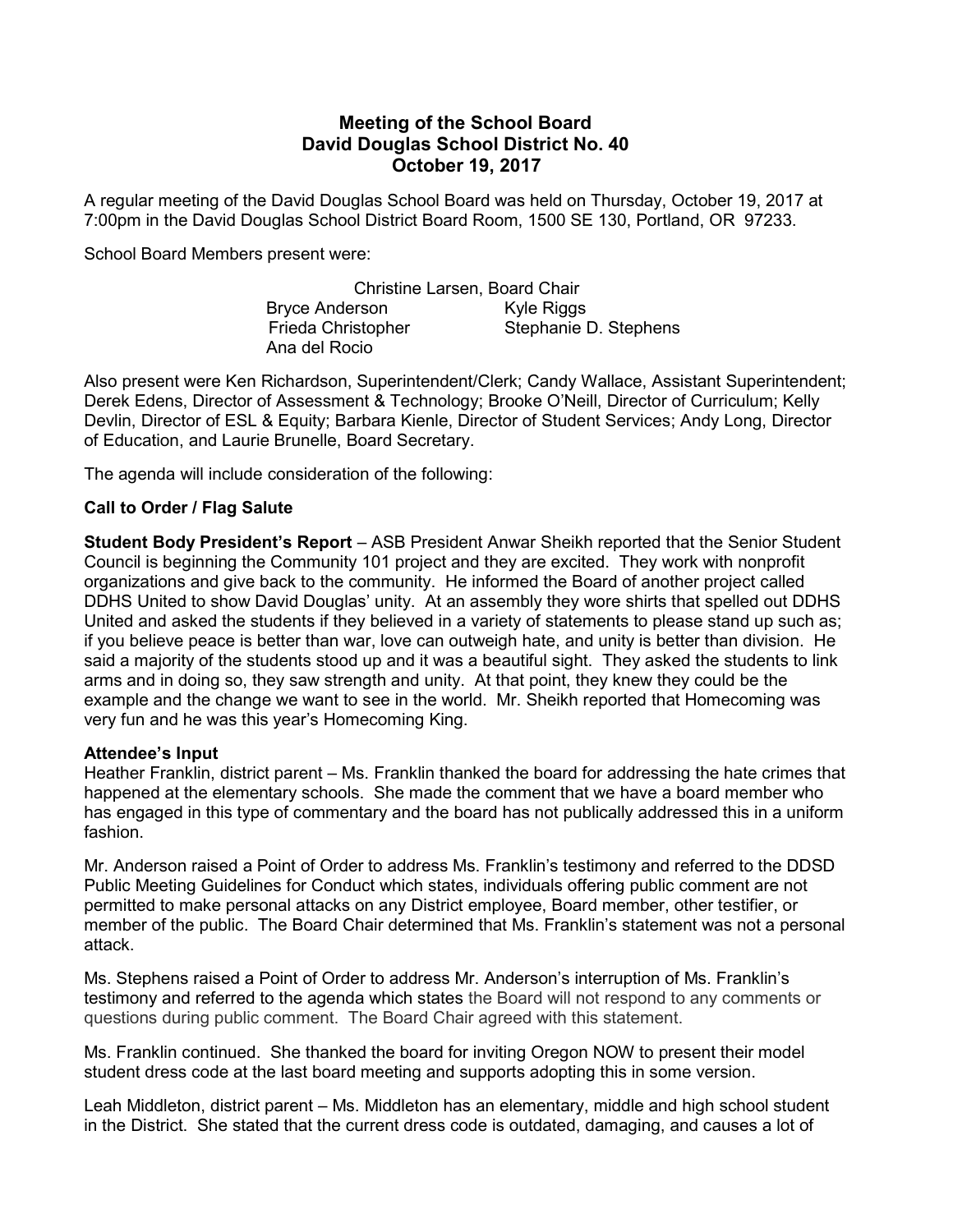Page 2 School Board Minutes October 19, 2017

frustration for her family. She urges the Board to adopt the Oregon NOW Model Student Dress Code and show our students we respect their culture and decision making ability.

Dawnelle Linn, district employee – Ms. Linn expressed she is in support of the current dress code as it stands. She agrees there should be no shaming and if this is happening it should be addressed. Ms. Linn stated that the current dress code is trying to help students get through the education process and prepare for the future.

Imagen Huey, district student – Ms. Huey supports the Oregon NOW Model Student Dress Code. She stated that the current dress code is mainly directed towards women, shows sexism in the school, and makes her feel uncomfortable.

Shalo Franklin, district student – Ms. Franklin stated that she was never dress coded when she attended Alice Ott Middle School but many of her friends were. She gave examples of incidents. She strongly agrees that the Board should get a new dress code.

Delilah Middleton, district student – Ms. Middleton stated there is staff inconsistency in enforcing the dress code and feels uncomfortable when male teachers talk to her about it. She endorses the Oregon NOW Model Student Dress Code.

Christina Crow, district employee – Ms. Crow supports adopting the Oregon NOW Model Student Dress Code and stated that she feels this will reduce sexism and harassment of students. Ms. Crow addressed the racist graffiti in our elementary schools and stated there is an individual perpetuating racism and anti-immigrant rhetoric on the Board.

Mr. Anderson raised a Point of Order to address Ms. Crow's testimony. The Board Chair referred Ms. Crow to the DDSD Public Meeting Guidelines for Conduct which states, individuals offering public comment are not permitted to make personal attacks on any District employee, Board member, other testifier, or member of the public.

Ms. Crow continued and stated that there were discriminating remarks made and those have not been apologized for or censured.

Mr. Anderson raised a Point of Order to address Ms. Crow's testimony as not being accurate.

Ms. Stephens raised a Point of Order to address the agenda which states the Board will not respond to any comments or questions during public comment. The Board Chair agreed with this statement.

Massa Kanneh, district parent – Ms. Kanneh has a first grade student at Gilbert Park. She reported that she has received multiple referrals and phone calls from her son's teacher regarding him having trouble in the classroom. She stated she feels there is a lack of cultural competency in the staff and is concerned with the direction of the teacher and his classmates. When she reviewed her son's referrals, she found many discrepancies. She requested the Board to launch an investigation and says she has phone records to back up her claim.

Superintendent's Report – Superintendent Mr. Richardson reported that tonight is the first official evening of our board meeting being streamed to the public. He thanked Derek Edens and his team, Josh Gray, and the Board for making this happen. Mr. Richardson reported that our enrollment is down 194 students, with 192 less in elementary school, 32 up in middle school, and 34 down in high school. A full enrollment report is being put together and will be shared at the next board meeting. Mr. Richardson addressed the racist graffiti and vandalism that recently occurred at our four elementary schools. He thanked the community that came together after the incidents and the fund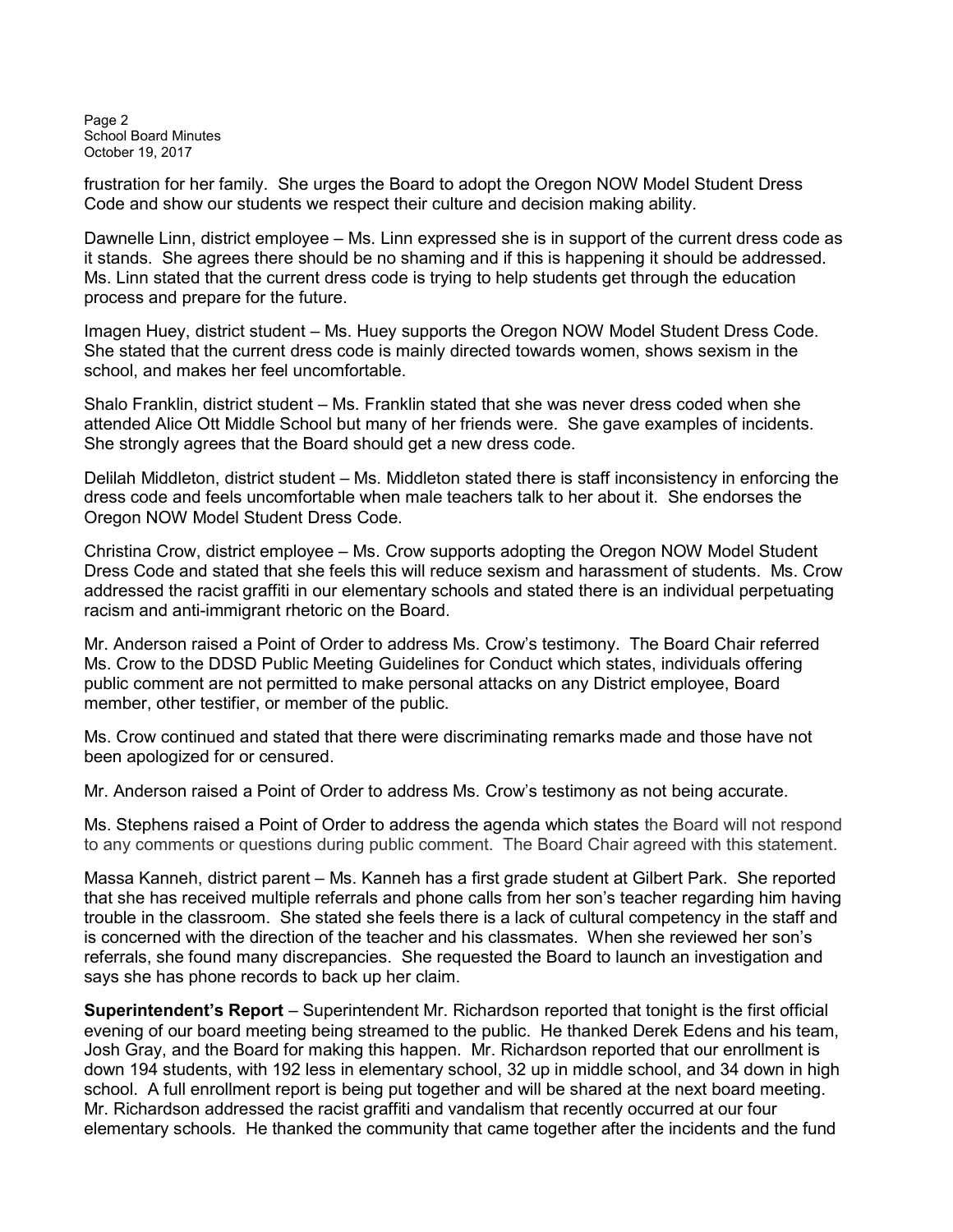Page 3 School Board Minutes October 19, 2017

raising to help make our schools whole again. He also thanked the police and reported that two arrests were made based on the investigation, security cameras, and community members who called in to give assistance. Once we have more details, a full release will be made through our Communications Department.

Financial Report – A report was provided to the Board.

Consent Agenda – Mr. Riggs moved approval of the following Consent Agenda Items as presented, seconded by Ms. Stephens. The motion moved approval in a vote of 5-1. Approved: (Mr. Riggs, Ms. Stephens, Ms. del Rocio, Ms. Larsen, Ms. Christopher) Opposed: (Mr. Anderson)

- Approval of September Board Meeting Minutes
- Approval of October Special Board Meeting Minutes
- Personnel Recommendations
- Approval of 2017-18 Budget Calendar

Dress Code Presentation – Mr. Richardson gave a reminder that a community member gave testimony at the September meeting asking the Board to investigate and review the dress code. During our October special meeting we had Oregon NOW present their Model Student Dress Code. A presentation has been put together from our DDSD administrator team to share information on our current dress code. He said a community parent survey will be going out at the end of this month and there will be questions around the dress code.

Mr. Long provided some background information and a pamphlet of our current dress code. He said the dress code is in the Student Rights and Responsibilities Handbook which is included in middle and high school student planners. All DDSD schools follow this code. During the 2008-2009 bargaining session, the Student Rights and Responsibilities Handbook and the dress code was adopted.

## Kate Barker, Principal of Cherry Park Elementary School and Shane Bassett, Principal of Gilbert Heights Elementary School presented on the student dress code at the elementary school level.

How is the dress code taught to students and families? The Student Rights and Responsibilities Handbook is sent home along with updates and newsletters as well as a general overview in the positive behavior supports.

How is the dress code monitored? Teachers remind students about the dress code rules. If the student does not comply, the administrator, counselor, health assistant or secretary is called to assist the student. In most cases the student stays in class until someone is available to provide options for them to address the dress code violation. Parents are also called with the option to provide clothes for the student. All elementary schools have a clothes closet which can provide a lot of options for students to wear. Referrals are not written for dress code violations. Education and resources are provided to the parents if needed.

What is the biggest dress code infraction? Inappropriate slogans, advertising or representations. Most of the time it's unintentional. Families may be new to the country, and may have clothes that they don't realize what it says or means. Hats and hoods are another dress code issue. At the elementary level exceptions are made for students who just got a haircut, experienced trauma or kids who are not feeling well that day. There are occasional midriff shirts and spaghetti straps.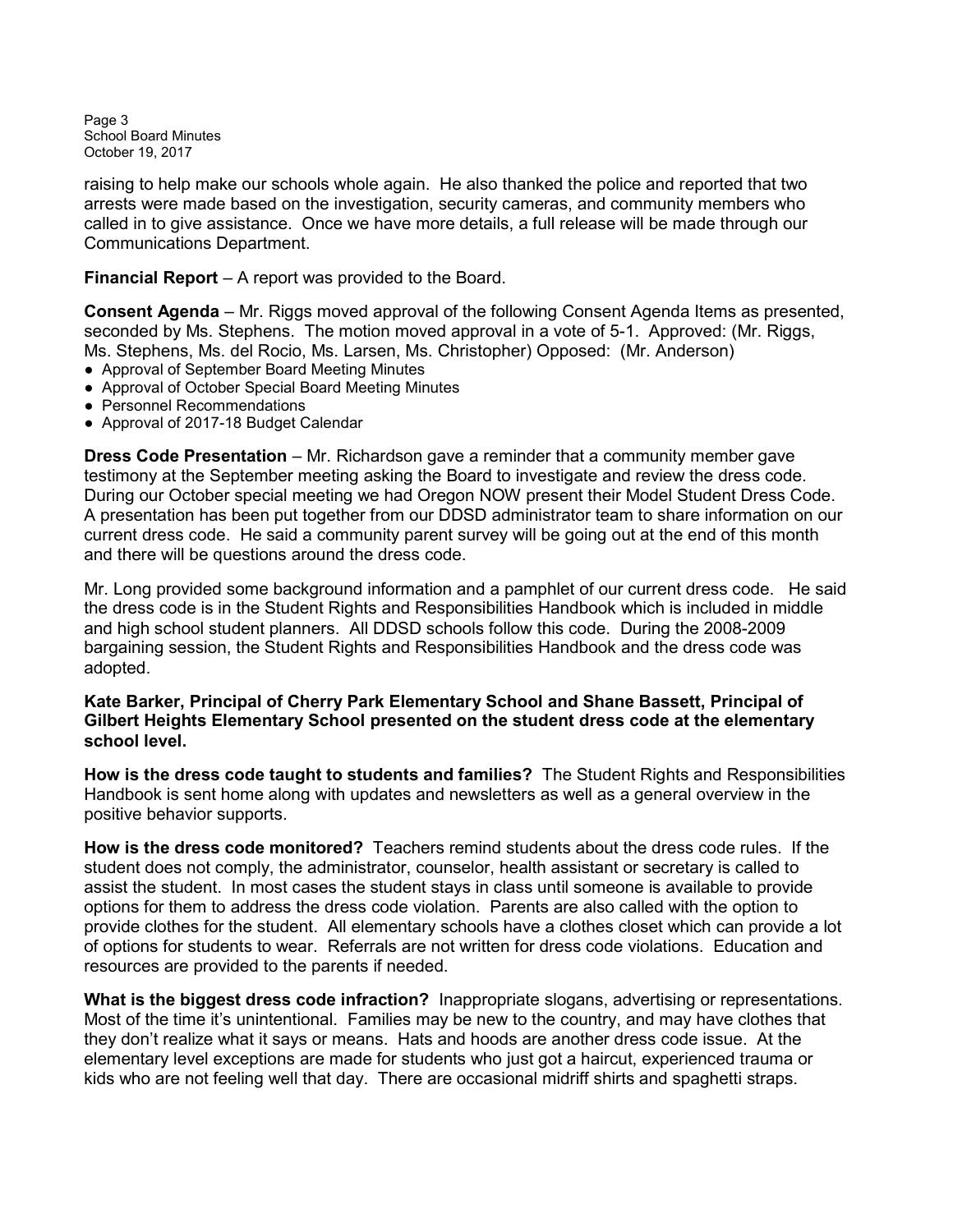Page 4 School Board Minutes October 19, 2017

What are the pros and cons of the dress code? Cons: Some of the statements in the current code are subjective and hard to enforce from an administrator's point of view. There is no clear enforcement protocol. There is no formal training for staff in implementation, enforcement or monitoring. Pro and Con: Some of the rules may be based on traditional notions of respect or modesty. Implementation may depend on the values of the implementer. **Pros:** The dress code is consistent district wide and prepares students for the professional workplace. It provides standards that allows some cultures to feel more comfortable in our setting.

What are the barriers to implementation? Sometimes it is uncomfortable for staff members to make a judgement on the words adequate, appropriate, revealing, and excessively tight particularly with students of the opposite gender. In some schools there have been situations where the parents do not agree with the dress code.

## Doug Pease, Principal of Floyd Light Middle School and LaShawanta Spears, Vice Principal of Alice Ott Middle School presented on the student dress code at the middle school level.

How is the dress code taught to students and families? It is taught in the PBIS (Positive Behavior Interventions and Supports) lessons and periodically key points are taught.

What is the biggest dress code infractions? Holes, midriff shirts, hats, hoods, pajamas and bandanas. If a student has an issue such as medical, a note can be written to allow him to wear a hat. At this time there are no referrals for dress code violations.

What does the dress code process look like? Students are asked to pull down their hood or remove their hat while in school. When they do not comply, they are sent to the office. If they need to change, they are asked if they have something to change into or get something from the clothes closet. Students generally are not asked to return the clothes borrowed from the clothes closet.

Is the dress code an equitable process? Gender groups are not targeted. There has not been any formal education on enforcing the dress code so there is a variety amongst the staff.

What are the pros and cons of the dress code? Pro: Insuring the students are prepared for what it looks like to show up for an interview and the next steps in life. **Con:** Kids missing class due to dress code violations. This is minimized as much as possible.

What are the barriers to implementation? Students want to know why we have a dress code. The dress code should be reviewed to make language changes.

# John Bier, Principal and Joe Talley, Assistant Principal of David Douglas High School presented on the student dress code at the high school level.

Mr. Bier reported that the high school has been able to meet or exceed 9,000 college credits for students. The graduation rate increases each year and within the ethnic groups the high school is working very hard at closing the gap. He stated that the staff is very goal oriented and they set policies and programs out to how they are going to achieve those goals. A very strong academic program has been built and the goal is to give the students a clear path to the next steps after getting out of high school. Mr. Bier said they are building systems to catch students falling behind and have built supports to not only get students back on track but to keep them on track. They have a very high quality staff who are charged with preparing the children of this community for their future. They do their best by building and having high expectations for the students. Mr. Bier said we are trying to build excellence with high academic standards, high behavioral standards, and that includes the dress code. The high school wants to build a culture where all of the students feel they are being prepared for a future. The high school staff is proud of their traditions and do the best they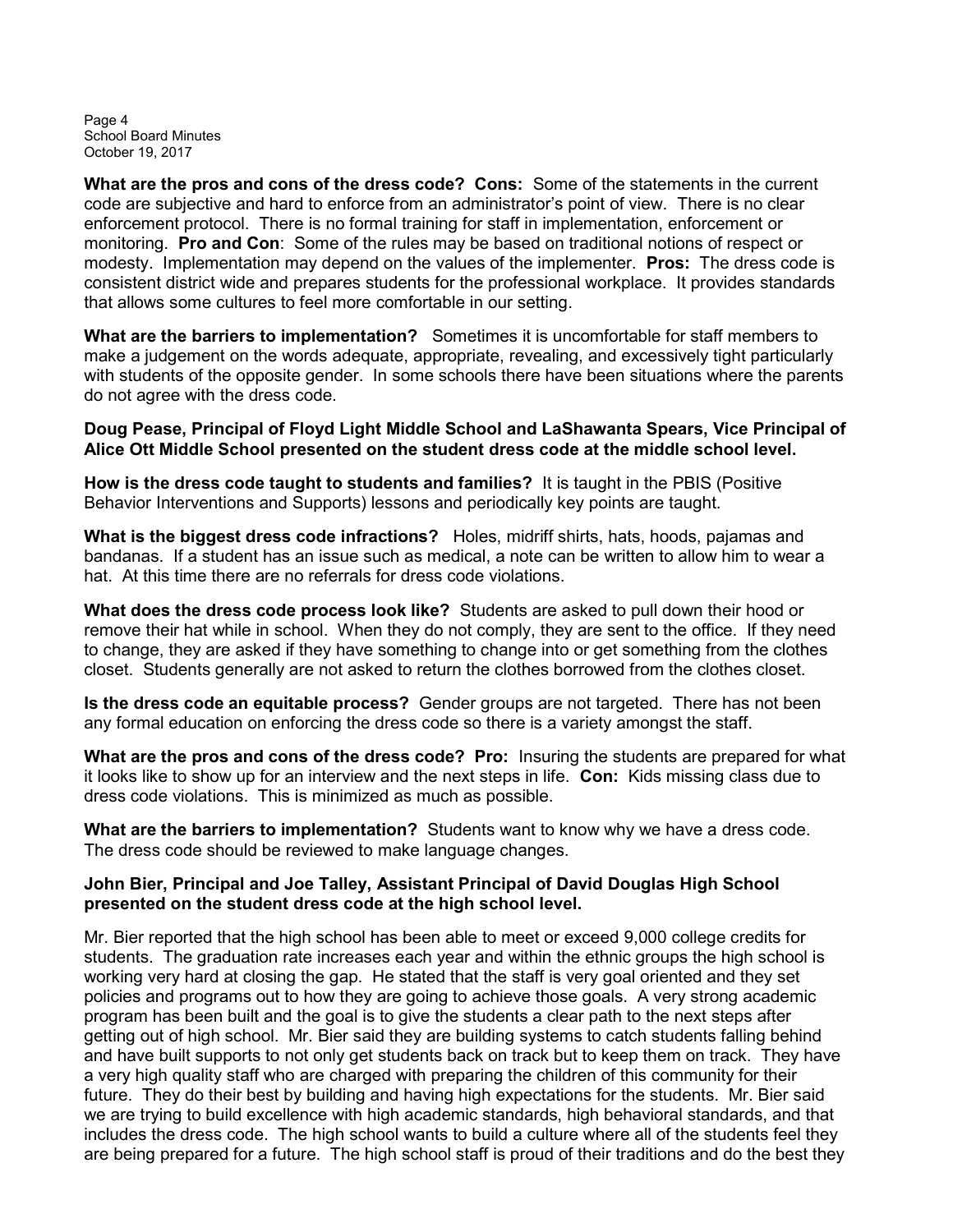Page 5 School Board Minutes October 19, 2017

can to make sure all students get an equal opportunity. In the high school, the dress code is about safety. The staff and our business partners' support the dress code and we hear how well our students look and act when businesses come to our school and when our students go to their businesses. Mr. Bier feels that no cell phone and no electronic devices are also a part of education because it's an important part of development to have students that interact with each other. For the most part, students understand the need for a dress code but may not always agree with it. We all have those types of boundaries in our lives and we learn from it and it develops character over time. Mr. Bier stated that there is a need to examine the dress code and they need to continually work on consistency in enforcement.

Mr. Talley reported that in the first couple weeks of school the staff is building relationships with the students. During this time, staff, administrators, security, and deans remind students of the dress code policies and expected behavior in the high school. On the day they receive their student planner with the rules and regulations, the teachers have a pre-teach lesson to cover dress code and attendance policy and procedure. At the end of each year the administrators meet to update the planner and make adjustments if needed. Dress code pictures are posted around the school as reminders. The biggest issues are hats, hoods and holes in jeans. Mr. Talley said there's inconsistencies in the enforcement of the dress code but they are always looking at ways to improve this. Class time is valued and a lot of times students are just pulled aside and they have a conversation with them. Most of the time students have something to put on. In some cases the clothes closet is used and in rare cases a parent may be called and asked to bring something in for them. At the high school they consider diversity to be a positive thing and they do what they can to allow students to express themselves individually and culturally.

# Amber Cowgill, Activities Coordinator and Jennifer Buscher, Dean of Students at David Douglas High School.

Ms. Buscher reported that if teachers don't feel comfortable with confronting a student with the dress code, they send the students to her, and this year the dress code violations are minimal. She stated that often they have students that go elsewhere, and when they come back to us, they express their appreciation that we have standards for them.

Amber Cowgill stated that she is a believer of bringing student voice into some of the decisions made at the high school and her leadership kids are a diverse representation of the school. They listed out the pros and cons of the dress code. The con they kept coming back to was the enforcement was not explicit to them and the inconsistency bothered them. Ms. Cowgill said that surveying the students and staff is important in making a sound decision in the next steps.

Mr. Richardson thanked all of the administrators and teachers for being here and said no matter what the conversation, they are all first class educators and are here for kids. The timeline for a draft dress code policy will be around the New Year. A plan will be designed that engages families and the community.

Annual Staffing Report – Assistant Superintendent Candy Wallace reported that our total FTE for the 2017-18 school year has gone down from 1,387 to 1,384. The average years of experience for our teachers is 12.13 years with a majority being in the Master's and Master's Plus education level. Our teacher maturity level is between the ages of 31-40 and 41-50. Ms. Wallace said the teacher demographics is the exact categories we report to the state and there is some growth in our teacher diversity. We have 42 administrators this year and 50% of our newly hired administrators are nonwhite. Ms. Wallace pointed out that in the 2016 Oregon Educator Equity Report, David Douglas School District was highlighted for doubling their administrators of color since 2013-14 from 8% to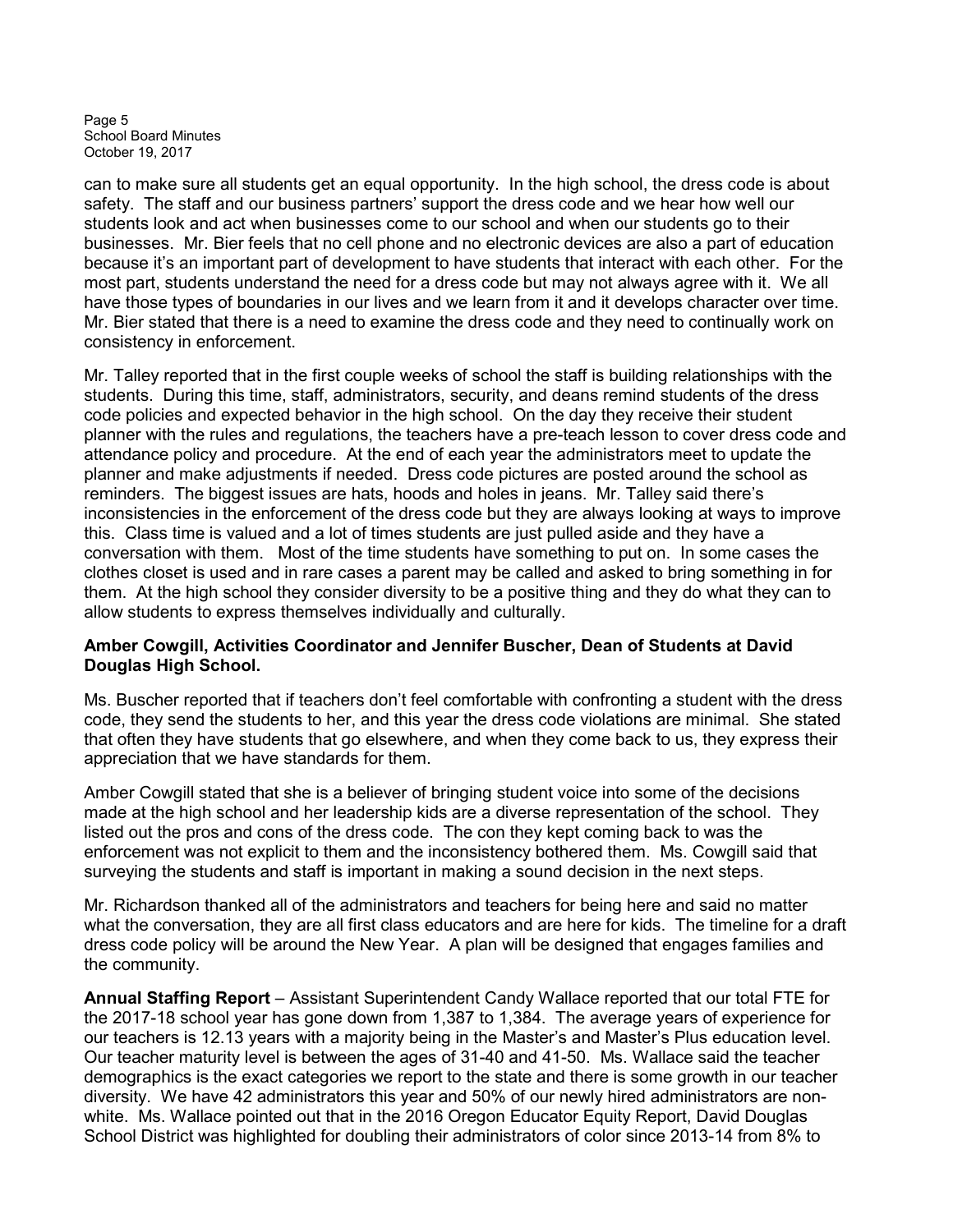Page 6 School Board Minutes October 19, 2017

17%. The classified staff is a little more diverse then the teaching staff. Ms. Wallace reported that we have 55 new licensed staff this year. 75% of those have a Master's Degree, 45% are first year teachers, 36% have taught 1-5 years, and 16.4% are non-white. We reduced our FTE by ten in attrition but were able to do so without a reduction in force. Ms. Wallace reported that 115 of the district's employees graduated from David Douglas High School.

Ms. Wallace provided a handout with data from 2015-16 of Program Completers in Oregon Teacher and Administrator Preparation Programs along with 2016-17 data of the demographics of candidates enrolled in Teacher Education Preparation and Initial Administrator Licensure Preparation. She shared some of our current practices and strategies to increase staff diversity such as the Scots to Knights Program, Bilingual Teacher Pathway Program, Teach Oregon Partnership, Cultures Connecting, Hiring Guide, Job Fair, Mentor Program, and New Teacher Academy.

Student Based Health Center Update – Ms. Kienle informed the Board that the Student Based Health Center is now called Multnomah County Student Health Center. The Health Center was closed for the summer and reopened in late August. Ms. Kienle reported that in 2016 there were 32 contraceptives dispensed, which includes 14 pills, injections, the patch and condoms, 18 emergency contraceptives, and 0 LARCs (long acting reversible methods of contraceptive). In 2017 there were 38 contraceptive methods dispensed, which includes 18 pills, injections, the patch, and condoms, 9 emergency contraceptives (Plan B), and 11 LARCs (IUD's and implants). This is not enough data to make any conclusions, however the decrease in emergency contraceptives and increase in LARCs is a trend they want to see continue.

## Other Business / Future Agenda Items–

Ms. Larsen brought forward the Purchase Sale Agreement for Surplus Property at Elks. Mr. Anderson moved approval, seconded by Ms. Christopher. Mr. Anderson remarked that it is a good leverage of assets. Ms. Larsen requested information on the tear down of the Elks Lodge. Mr. Richardson said there is no formal plan to share but there are conversations of what is the next steps. The motion carried in a vote of 6-0.

Ms. Larsen informed the Board of the new calendar with added special meeting dates. These are potential dates that can be used for board workshops or any other type of special board meeting needed outside the regular meeting.

Mr. Riggs gave the Board clarification on the Robert's Rules of Order process for raising a Point of Order in a board meeting.

Ms. del Rocio requested a Robert's Rules of Order training and a Measure 98 briefing. She would like to explore what our discipline looks like overall and would like to invite Revolutions Northwest to do a presentation on the Restorative Justice Model that's taking place in the Reynolds School District. Ms. del Rocio is interested in inviting the Bus Project to present on voter engagement and the possibility of registering voters at the high school. She requested report backs from the community meetings that are taking place around the District.

Ms. Larsen reminded the Board that when parents complain about things that have happened to their child at school, make sure they have touched base with their Principal and that there is some action being taken.

Ms. del Rocio requested having one executive session meeting per month and cut out time for committee meetings during the special meeting time.